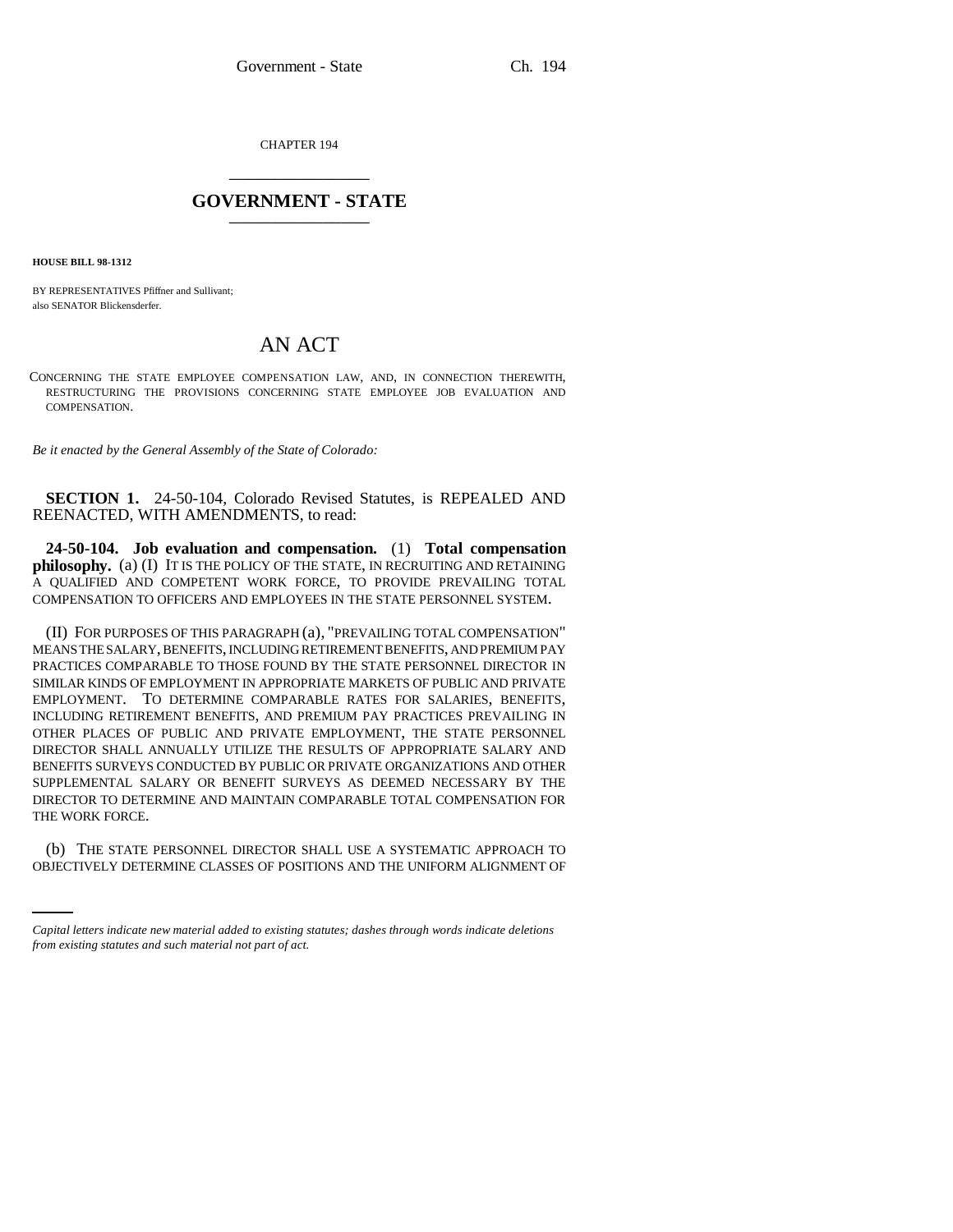#### Ch. 194 Government - State

CLASSES AND OCCUPATIONAL GROUPS FOR ALL JOBS IN THE STATE PERSONNEL SYSTEM. THE STATE PERSONNEL DIRECTOR SHALL CONDUCT TIMELY, ONGOING, AND TECHNICALLY SOUND EVALUATION AND ANALYSES OF JOBS IN ORDER TO GROUP SIMILAR DUTIES AND RESPONSIBILITIES INTO CLEARLY DISTINGUISHED CLASSES AND OCCUPATIONAL GROUPS THAT RELATE TO THE COMPENSATION STRUCTURE THROUGH THE ASSIGNMENT OF APPROPRIATE PAY GRADES. IF THE STATE PERSONNEL DIRECTOR PROPOSES OR THE DEPARTMENT OF PERSONNEL RECOMMENDS ANY CHANGES TO CLASSES OR OCCUPATIONAL GROUPS OR TO THE PAY GRADES FOR SUCH CLASSES OR GROUPS AS A RESULT OF THE EVALUATION AND ANALYSES REQUIRED UNDER THIS PARAGRAPH (b), THE DIRECTOR SHALL NOTIFY ALL AFFECTED EMPLOYEES AND EMPLOYEE ORGANIZATIONS OF SUCH CHANGES. UPON REQUEST OF ANY AFFECTED EMPLOYEE OR EMPLOYEE ORGANIZATION, THE STATE PERSONNEL DIRECTOR SHALL MEET AND CONFER IN GOOD FAITH WITH SUCH EMPLOYEE OR ORGANIZATION REGARDING THE PROPOSED OR RECOMMENDED CHANGES PRIOR TO FINALIZING AND IMPLEMENTING ANY SUCH CHANGE.

(c) THE STATE PERSONNEL DIRECTOR SHALL DEVELOP A PERFORMANCE MANAGEMENT, EVALUATION, AND REWARD SYSTEM THAT PERMITS PERIODIC SALARY INCREASES BASED ON DEMONSTRATED PERFORMANCE, WITHHOLDING SUCH INCREASES FOR LESS THAN SATISFACTORY PERFORMANCE, AND THE ESTABLISHMENT OF A JOB RATE FOR ALL CLASSES IN EACH OCCUPATIONAL GROUP, EXCEPT THE MEDICAL OCCUPATIONAL GROUP, THE SENIOR EXECUTIVE SERVICE, AND ANY GROUP WHERE JOB RATE IS INAPPLICABLE AS DETERMINED BY THE STATE PERSONNEL DIRECTOR. MOVEMENT WITHIN A PAY GRADE SHALL BE BASED ON SATISFACTORY OR BETTER PERFORMANCE. ONCE AN EMPLOYEE REACHES THE JOB RATE, WHICH SHALL BE AN AMOUNT ESTABLISHED BY THE ANNUAL TOTAL COMPENSATION SURVEY, THE EMPLOYEE SHALL BE ELIGIBLE ONLY FOR NONBASE-BUILDING PERFORMANCE AWARDS RATHER THAN BASE SALARY ADJUSTMENTS. EXCEPT AS PROVIDED IN PARAGRAPH (d) OF SUBSECTION (5) OF THIS SECTION, SALARIES MAY BE INCREASED OR LEFT UNCHANGED SUBJECT TO AVAILABLE APPROPRIATIONS FOR THE PERFORMANCE MANAGEMENT, EVALUATION, AND REWARD SYSTEM; EXCEPT THAT NO ANNUAL INCREASE SHALL BE GUARANTEED. EACH AGENCY SHALL ESTABLISH AN EFFECTIVE DATE FOR ITS PERFORMANCE AWARDS BASED ON THE AGENCY'S BUSINESS NEEDS AND AVAILABLE APPROPRIATIONS SO LONG AS THE AGENCY'S APPROPRIATION REQUESTS RELATED TO SUCH PERFORMANCE AWARDS FOR THE NEXT FISCAL YEAR ARE NO GREATER THAN THE AGENCY WOULD HAVE REQUESTED BEFORE ESTABLISHING THE EFFECTIVE DATE.

(d) THE STATE PERSONNEL DIRECTOR SHALL IMPLEMENT A PERFORMANCE-BASED PAY PLAN OVER A PERIOD OF THREE YEARS IN THREE SEPARATE PHASES BEGINNING JULY 1, 1998, AND ALL EMPLOYEES IN THE STATE PERSONNEL SYSTEM SHALL BE COVERED UNDER SUCH PLAN AS OF JULY 1, 2000. UNTIL AN EMPLOYEE BECOMES ELIGIBLE FOR THE FIRST PERFORMANCE AWARD PAYMENT, ANNIVERSARY-BASED MERIT INCREASES SHALL CONTINUE TO APPLY. THE PERFORMANCE-BASED PAY PLAN SHALL BE IMPLEMENTED AND COORDINATED BY THE DEPARTMENT OF PERSONNEL PURSUANT TO GUIDELINES DEVELOPED BY THE DEPARTMENT AND SUBJECT TO AVAILABLE APPROPRIATIONS.

(e) THE STATE PERSONNEL DIRECTOR SHALL SUSTAIN AN EMPLOYEE'S BASE SALARY IN THE EVENT SUCH EMPLOYEE'S POSITION IS PLACED IN A LOWER PAY RANGE DUE TO AN ALLOCATION OF SUCH EMPLOYEE'S POSITION, A SYSTEM MAINTENANCE STUDY OF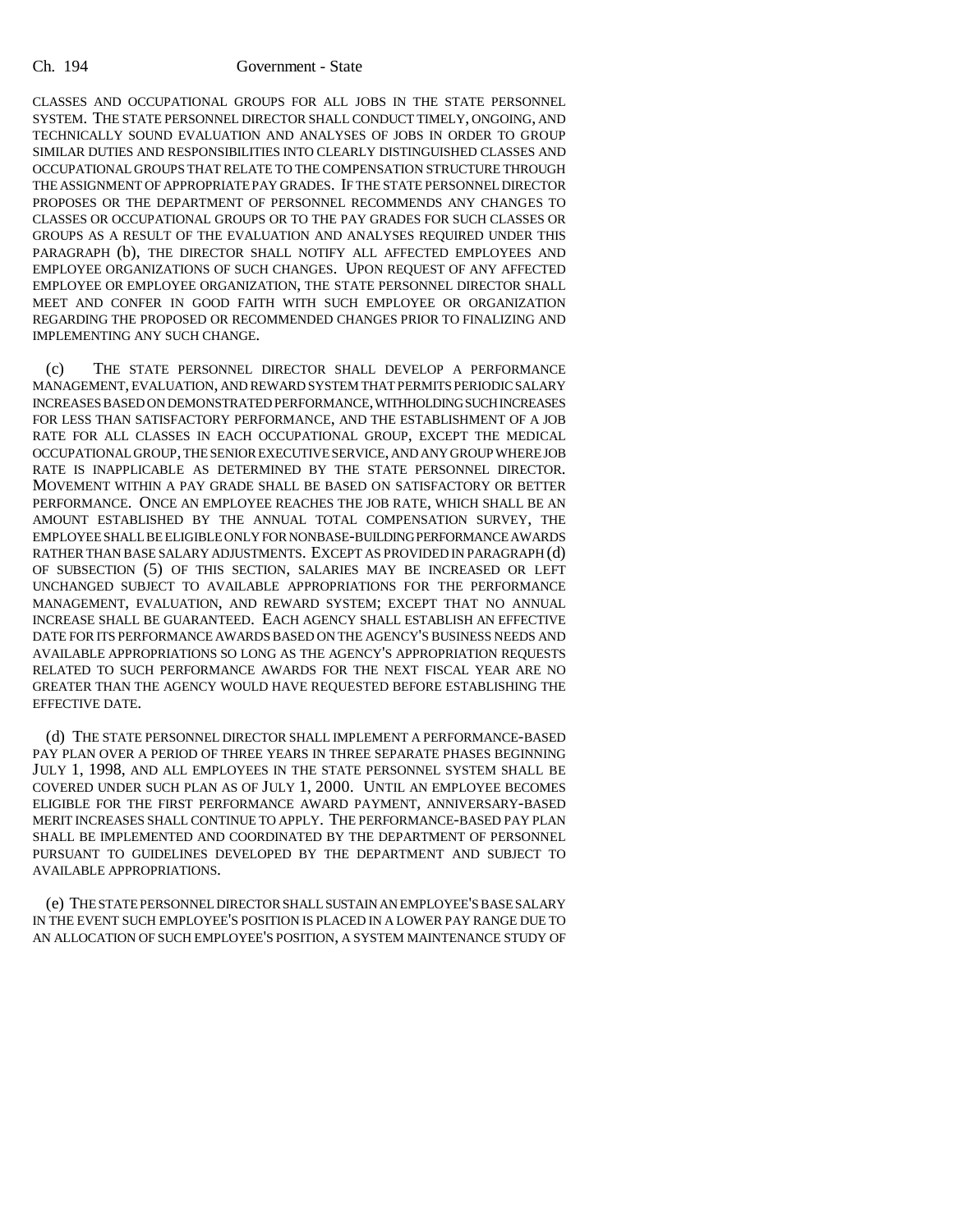ALL POSITIONS IN A CLASS, A GENERAL JOB EVALUATION STUDY OF THE STATE PERSONNEL SYSTEM, OR THE ANNUAL TOTAL COMPENSATION SURVEY FOR A PERIOD NOT TO EXCEED THREE YEARS FROM THE EFFECTIVE DATE OF SUCH PLACEMENT. FOR PURPOSES OF THE ANNUAL TOTAL COMPENSATION SURVEY, THIS PARAGRAPH (e) SHALL TAKE EFFECT BEGINNING WITH THE 1999 ANNUAL TOTAL COMPENSATION SURVEY.

(f) INITIAL HIRING SHALL TYPICALLY BE AT THE MINIMUM RATE IN THE PAY GRADE. ON A SHOWING OF RECRUITING DIFFICULTY OR OTHER UNUSUAL CONDITION, THE APPOINTING AUTHORITY MAY AUTHORIZE THE APPOINTMENT OF A PERSON AT A HIGHER BASE SALARY WITHIN THE PAY GRADE NOT TO EXCEED THE JOB RATE FOR THE CLASS.

(g) BENEFITS SHALL INCLUDE INSURANCE, RETIREMENT, AND LEAVES OF ABSENCE WITH OR WITHOUT PAY AND MAY INCLUDE JURY DUTY, MILITARY DUTY, OR EDUCATIONAL LEAVES. THE STATE PERSONNEL DIRECTOR SHALL PRESCRIBE PROCEDURES FOR THE TYPES, AMOUNTS, AND CONDITIONS FOR ALL LEAVE BENEFITS THAT ARE TYPICALLY CONSISTENT WITH PREVAILING PRACTICES, SUBJECT TO THE PROVISIONS GOVERNING THE BENEFITS PROVIDED IN SUBSECTION (7) OF THIS SECTION. THE GENERAL ASSEMBLY SHALL APPROVE ANY CHANGES TO LEAVE BENEFITS GRANTED BY STATUTE BEFORE SUCH CHANGES ARE IMPLEMENTED. THE STATE PERSONNEL DIRECTOR SHALL PRESCRIBE BY PROCEDURE ANY NONSTATUTORY BENEFITS.

(h) THE STATE PERSONNEL DIRECTOR MAY, FOLLOWING CONSULTATION WITH THE STATE AUDITOR AND CONSISTENT WITH ARTICLE III AND SECTIONS 13, 14, AND 15 OF ARTICLE XII OF THE STATE CONSTITUTION, ESTABLISH SPECIAL PROCEDURES FOR CLASSIFYING THOSE EMPLOYEES OF THE STATE AUDITOR'S OFFICE WHO ARE WITHIN THE STATE PERSONNEL SYSTEM IN ORDER TO TAKE INTO CONSIDERATION THE SPECIAL SITUATIONS, CIRCUMSTANCES, AND DUTIES UNIQUE TO SUCH EMPLOYEES. SUCH SPECIAL PROCEDURES SHALL INCORPORATE THE DIRECTIVES, REQUIREMENTS, AND ELEMENTS OF SECTIONS 13, 14, AND 15 OF ARTICLE XII OF THE STATE CONSTITUTION, INCLUDING, BUT NOT LIMITED TO, THE GRADING AND COMPENSATION OF PERSONS IN THE STATE PERSONNEL SYSTEM ACCORDING TO STANDARDS OF EFFICIENT SERVICE THAT ARE THE SAME FOR ALL PERSONS HAVING LIKE DUTIES.

(i) THE STATE PERSONNEL DIRECTOR SHALL MONITOR COMPLIANCE WITH PARAGRAPH (d) OF THIS SUBSECTION (1) AND SHALL REPORT THE DIRECTOR'S FINDINGS BY JANUARY 1 OF EACH YEAR TO THE JOINT BUDGET COMMITTEE OF THE GENERAL ASSEMBLY. THE REPORT SHALL INCLUDE, BY AGENCY OR DEPARTMENT, THE TOTAL AMOUNT OF DOLLARS APPROPRIATED FOR PERFORMANCE AWARDS FOR THE PRIOR FISCAL YEAR, THE TOTAL AMOUNT OF THOSE APPROPRIATED DOLLARS AWARDED TO EMPLOYEES FOR PERFORMANCE AWARDS, AND THE TOTAL AMOUNT OF DOLLARS AWARDED FOR EACH PERFORMANCE CATEGORY.

(2) **Records.** TO FACILITATE THE REPORTING OF ESTIMATED COSTS REQUIRED OF THE STATE PERSONNEL DIRECTOR PURSUANT TO PARAGRAPH (c) OF SUBSECTION (4) OF THIS SECTION, THE RECORDS OF ALL POSITIONS IN THE STATE PERSONNEL SYSTEM SHALL BE CURRENT AND INCLUDED IN THE STATE PERSONNEL DATA SYSTEM BY JANUARY 1 OF EACH YEAR.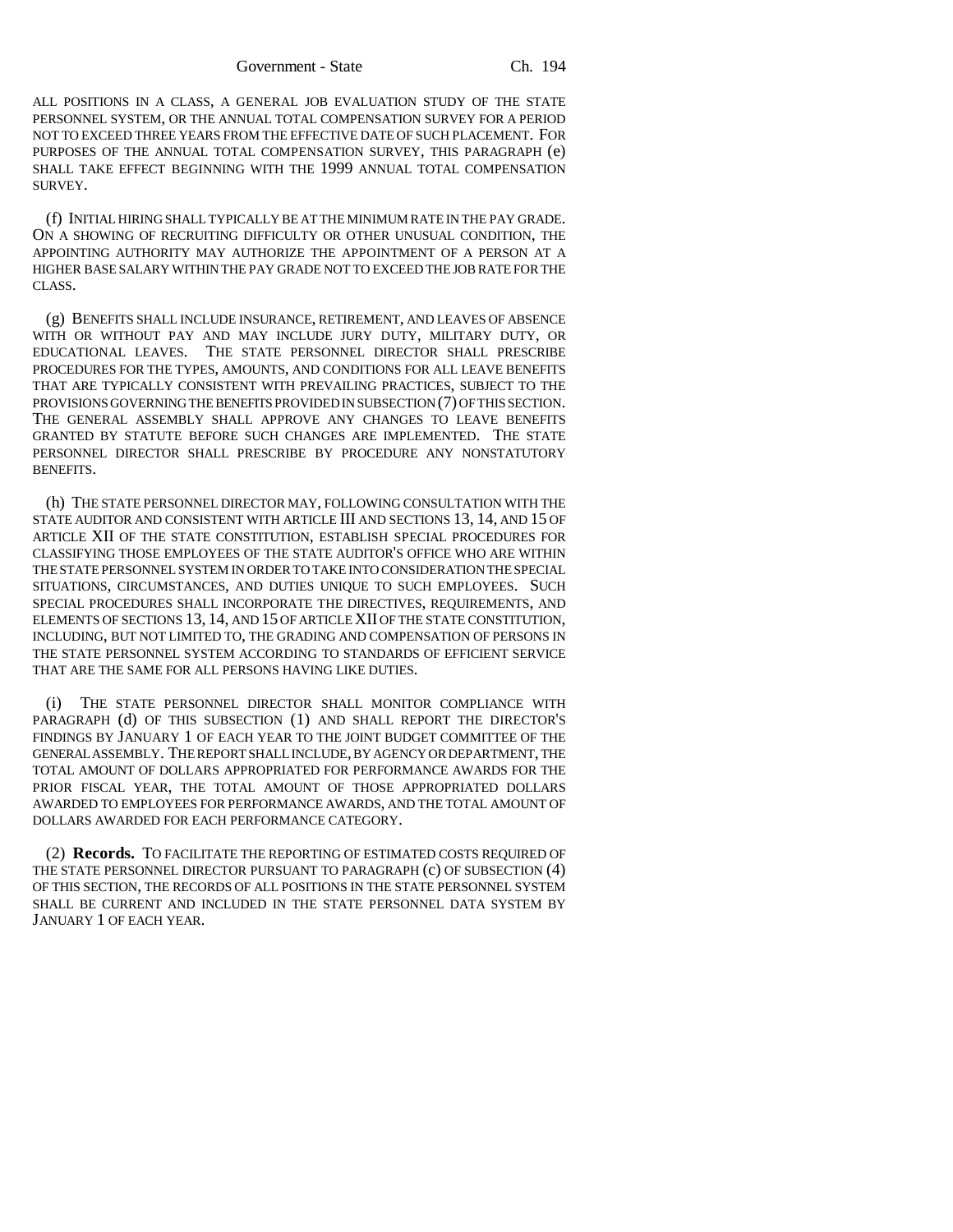#### Ch. 194 Government - State

(3) **Total compensation advisory council.** (a) A TOTAL COMPENSATION ADVISORY COUNCIL IS HEREBY ESTABLISHED TO ADVISE THE STATE PERSONNEL DIRECTOR ON POLICY MATTERS RELATED TO THE TOTAL COMPENSATION PROGRAM, INCLUDING PERFORMANCE-BASED PAY AND THE CONDUCT OF SUPPLEMENTAL SALARY OR BENEFITS SURVEYS DEEMED NECESSARY BY THE DIRECTOR UNDER SUBPARAGRAPH (II) OF PARAGRAPH (a) OF SUBSECTION (1) OF THIS SECTION. THE TOTAL COMPENSATION ADVISORY COUNCIL SHALL CONSIST OF ELEVEN MEMBERS, WHO SHALL SERVE WITHOUT COMPENSATION, AS FOLLOWS:

(I) THE STATE CONTROLLER OR THE STATE CONTROLLER'S DESIGNEE;

(II) THE ATTORNEY GENERAL OR THE ATTORNEY GENERAL'S DESIGNEE;

(III) THE INSURANCE COMMISSIONER OR THE INSURANCE COMMISSIONER'S DESIGNEE;

(IV) A PRIVATE SECTOR TOTAL COMPENSATION SPECIALIST APPOINTED BY THE STATE PERSONNEL DIRECTOR;

(V) A MEMBER OF THE SENATE APPOINTED BY THE PRESIDENT OF THE SENATE;

(VI) A MEMBER OF THE HOUSE OF REPRESENTATIVES APPOINTED BY THE SPEAKER OF THE HOUSE OF REPRESENTATIVES; AND

(VII) FIVE MEMBERS ELECTED BY EMPLOYEES IN THE STATE PERSONNEL SYSTEM WHO SHALL SERVE THREE-YEAR TERMS.

(b) THE STATE PERSONNEL DIRECTOR SHALL ESTABLISH ELECTION PROCEDURES FOR THE TOTAL COMPENSATION ADVISORY COUNCIL. NO MORE THAN TWO EMPLOYEES SHALL BE ELECTED FROM ONE DEPARTMENT OR INSTITUTION OF HIGHER EDUCATION. NO EMPLOYEE, AS DEFINED IN SECTION 24-50-603 (7), SHALL BE DENIED THE RIGHT TO SEEK ELECTION TO AND SERVE ON THE TOTAL COMPENSATION ADVISORY COUNCIL.

(c) NOTHING IN THIS SUBSECTION (3) SHALL AFFECT THE TOTAL COMPENSATION ADVISORY COUNCIL EXISTING AS OF THE EFFECTIVE DATE OF THIS SUBSECTION (3) OR THE TERMS OF THE MEMBERS SERVING ON THE COUNCIL AS OF THE EFFECTIVE DATE OF THIS SUBSECTION (3).

(4) **Annual total compensation survey.** (a) THE STATE PERSONNEL DIRECTOR SHALL ESTABLISH TECHNICALLY AND PROFESSIONALLY SOUND SURVEY METHODOLOGIES TO DETERMINE PREVAILING TOTAL COMPENSATION PRACTICES, LEVELS, AND COSTS. THE ANNUAL TOTAL COMPENSATION SURVEY, BASED ON AN ANALYSIS OF SURVEYS CONDUCTED BY PUBLIC OR PRIVATE ORGANIZATIONS, SHALL INCLUDE A FAIR SAMPLE OF PUBLIC AND PRIVATE SECTOR EMPLOYERS AND JOBS, INCLUDING AREAS OUTSIDE THE DENVER METROPOLITAN AREA. ANY SURVEYS PROVIDED ON A CONFIDENTIAL BASIS SHALL NOT BE REVEALED EXCEPT TO THE STATE AUDITOR'S OFFICE AND THE PRIVATE FIRM CONDUCTING THE AUDIT REQUIRED IN PARAGRAPH (b) OF THIS SUBSECTION (4). IN ORDER TO ESTABLISH CONFIDENCE IN THE UTILIZATION OF SALARY AND FRINGE BENEFITS SURVEYS, THE STATE PERSONNEL DIRECTOR SHALL MEET AND CONFER IN GOOD FAITH WITH MANAGEMENT AND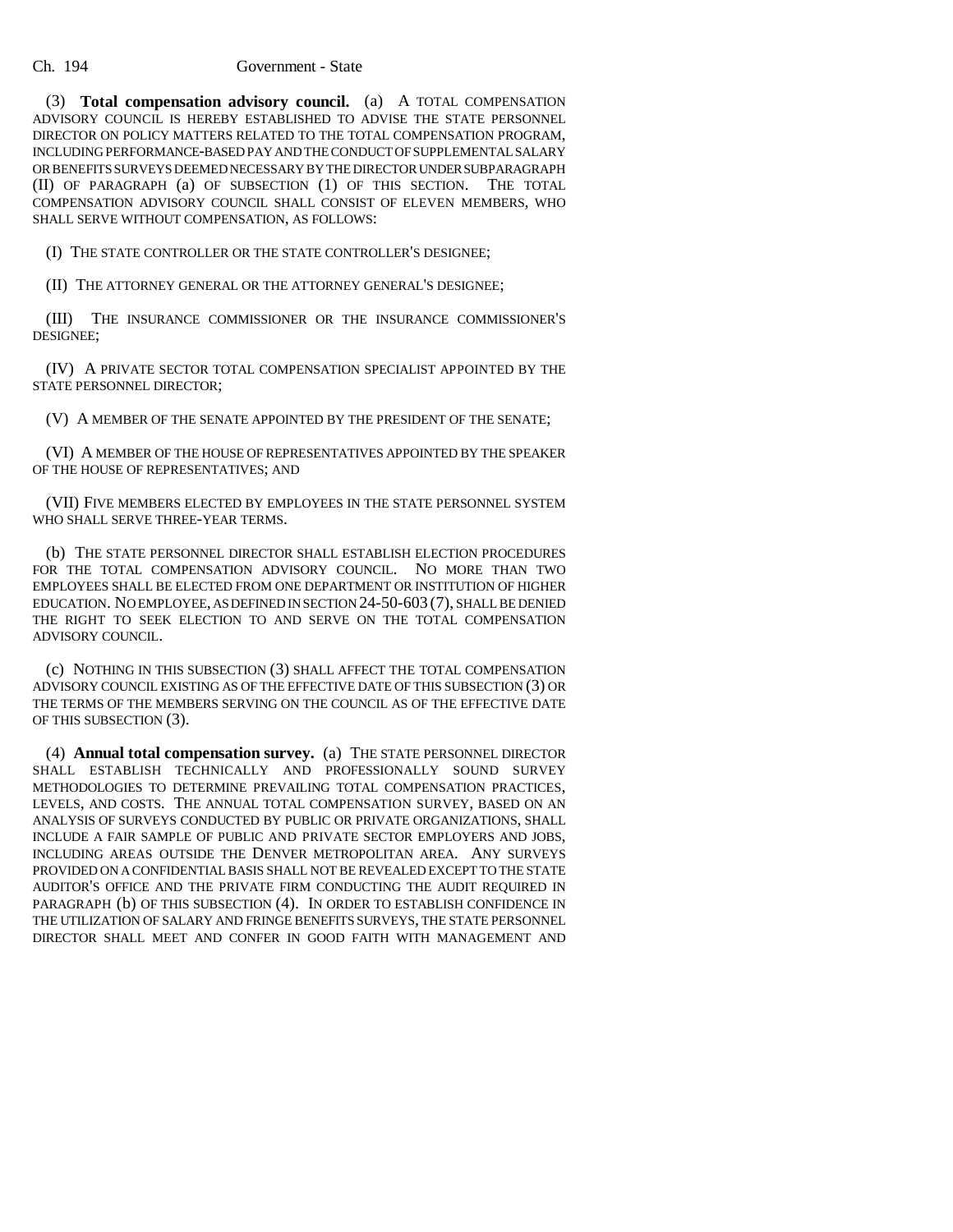EMPLOYEE REPRESENTATIVES OF THE STATE AND THE TOTAL COMPENSATION ADVISORY COUNCIL IN THE SELECTION AND UTILIZATION OF PUBLIC OR PRIVATE SURVEYS OR SURVEYS CONDUCTED BY THE STATE PERSONNEL DIRECTOR.

(b) THE PURPOSE OF THE ANNUAL TOTAL COMPENSATION REPORT SHALL BE TO REFLECT ALL ADJUSTMENTS NECESSARY TO MAINTAIN THE TOTAL COMPENSATION STRUCTURE FOR THE UPCOMING FISCAL YEAR. THE TOTAL COMPENSATION SURVEY, INCLUDING ANY SUPPLEMENTAL SALARY OR BENEFITS SURVEY, SHALL NOT BE APPEALABLE. THE STATE AUDITOR IS RESPONSIBLE FOR CONTRACTING WITH A PRIVATE FIRM TO CONDUCT A PERFORMANCE AUDIT OF THE PROCEDURES AND APPLICATION OF DATA, INCLUDING ADJUSTMENTS TO JOB RATES. SUCH AUDITS SHALL BE CONDUCTED ANNUALLY THROUGH CALENDAR YEAR 2000 AND EVERY TWO YEARS, BEGINNING JANUARY 1,2001, AND A REPORT SHALL BE SUBMITTED TO THE GOVERNOR AND THE GENERAL ASSEMBLY BY JUNE 30, 1999, AND EVERY OTHER YEAR THEREAFTER.

(c) THE STATE PERSONNEL DIRECTOR SHALL SUBMIT THE FINAL TOTAL COMPENSATION RECOMMENDATIONS AND ESTIMATED INCREASED COSTS, INCLUDING THOSE COSTS RESULTING FROM IMPLEMENTATION OF SECTION 24-50-110 (1) (a), TO THE GOVERNOR AND THE JOINT BUDGET COMMITTEE OF THE GENERAL ASSEMBLY BY DECEMBER 1 OF EACH YEAR AND SHALL PUBLISH SUCH REPORT. THE RECOMMENDED CHANGES TO SALARIES SHALL BE EFFECTIVE ON JULY 1 OF THE ENSUING FISCAL YEAR UNLESS THE GENERAL ASSEMBLY, ACTING BY BILL, ESTABLISHES A DIFFERENT EFFECTIVE DATE FOR THAT FISCAL YEAR OR THE GOVERNOR ORDERS OTHERWISE PURSUANT TO SECTION 24-50-109.5 AND SUCH ORDER IS ADOPTED BY THE GENERAL ASSEMBLY THROUGH A JOINT RESOLUTION DECLARING A FISCAL EMERGENCY AND APPROVED BY THE GOVERNOR IN ACCORDANCE WITH SECTION 39 OF ARTICLE V OF THE COLORADO CONSTITUTION.

(5) **Pay plans.** (a) THE STATE PERSONNEL DIRECTOR SHALL ESTABLISH PAY PLANS AS TECHNICALLY AND PROFESSIONALLY NECESSARY AND SHALL ESTABLISH ANY PROCEDURES AND DIRECTIVES REQUIRED TO IMPLEMENT THE STATE'S PREVAILING TOTAL COMPENSATION PHILOSOPHY AS DEFINED IN SUBSECTION (1) OF THIS SECTION.

(b) NO EMPLOYEE IN ANY PAY PLAN MAY EXCEED AN ESTABLISHED MAXIMUM SALARY AMOUNT FOR SUCH PLAN, EXCEPT AS PROVIDED IN PARAGRAPH (e) OF SUBSECTION (1) OF THIS SECTION. THE MAXIMUM MONTHLY SALARY FOR ANY EMPLOYEE WHOSE POSITION IS ASSIGNED TO A NONMEDICAL PAY PLAN IN EFFECT PRIOR TO JULY 1, 1991, SHALL BE CALCULATED BASED ON THE 1991 MAXIMUM OF FIVE THOUSAND SEVEN HUNDRED NINETY-FOUR DOLLARS, PLUS THE SUBSEQUENT ADJUSTMENTS MADE UNDER THIS PARAGRAPH (b) SINCE JULY 1, 1991; EXCEPT THAT CLASSES IN THE MEDICAL PAY PLAN REQUIRING LICENSURE AS A PHYSICIAN OR DENTIST SHALL BE SUBJECT TO A MAXIMUM MONTHLY SALARY CALCULATED ON THE BASIS OF THE 1991 MAXIMUM OF SEVEN THOUSAND EIGHT HUNDRED TWELVE DOLLARS, PLUS THE SUBSEQUENT ADJUSTMENTS MADE UNDER THIS PARAGRAPH (b) SINCE JULY 1, 1991. SUCH AMOUNTS SHALL BE ADJUSTED BY THE STATE PERSONNEL DIRECTOR IN ACCORDANCE WITH THE CHANGE IN THE CONSUMER PRICE INDEX FOR THE DENVER-BOULDER METROPOLITAN STATISTICAL AREA FOR THE PRECEDING CALENDAR YEAR OR THE PERCENTAGE INCREASE IN STATE GENERAL FUND APPROPRIATIONS IN RELATION TO SUCH APPROPRIATIONS FOR THE PRECEDING FISCAL YEAR, WHICHEVER IS LESS. THE MAXIMUM MONTHLY SALARY FOR THE SENIOR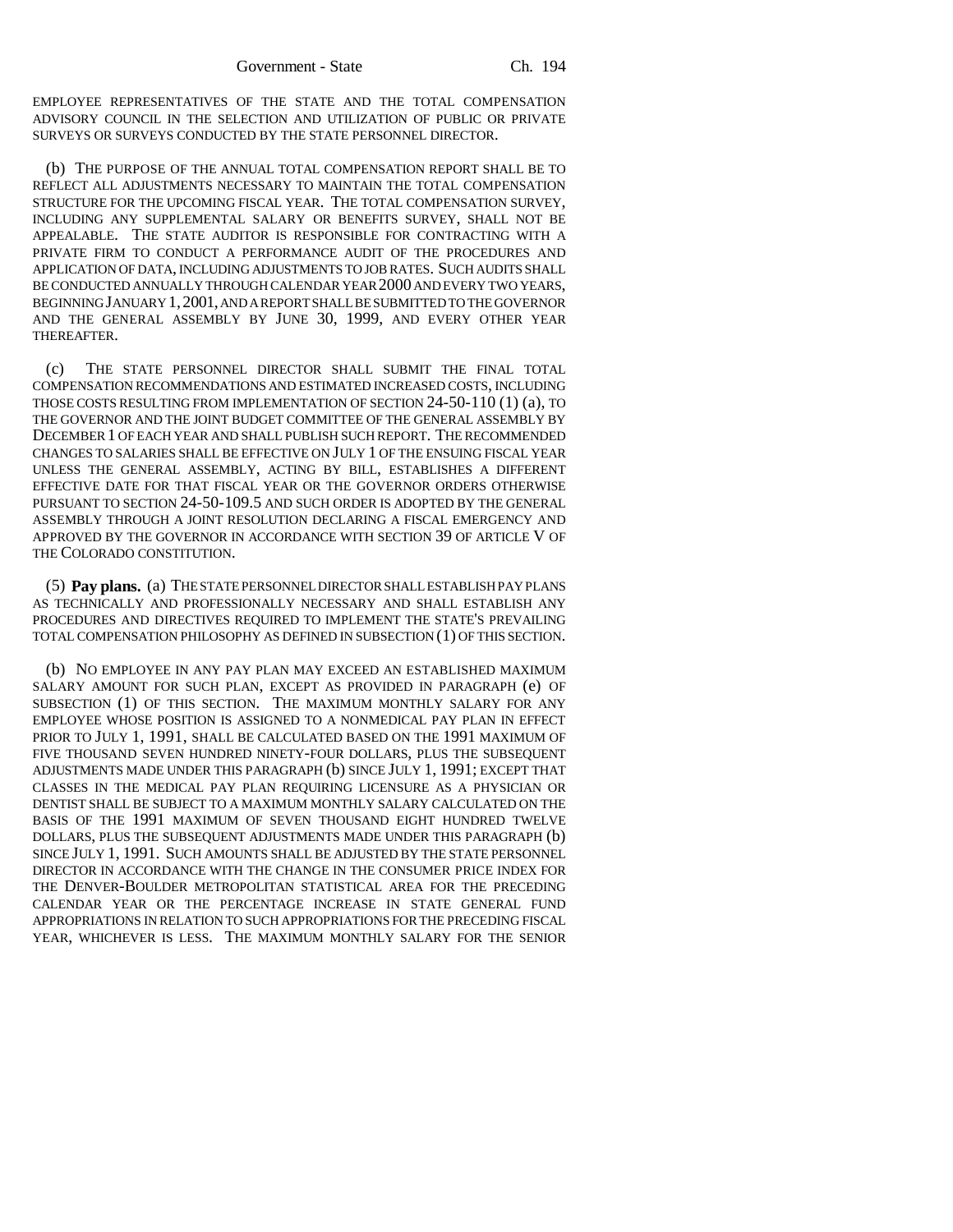EXECUTIVE SERVICE PLAN SHALL NOT EXCEED THE MAXIMUM MONTHLY SALARY OF ANY NONMEDICAL PAY PLAN BY MORE THAN TWENTY-FIVE PERCENT.

(c) THE SENIOR EXECUTIVE SERVICE SHALL BE LIMITED TO ONE HUNDRED TWENTY-FIVE POSITIONS. THE STATE PERSONNEL DIRECTOR SHALL ESTABLISH CRITERIA FOR INCLUSION IN THE SENIOR EXECUTIVE SERVICE AND SHALL REVIEW EACH NOMINATED POSITION BEFORE IT IS PLACED IN THE PAY PLAN FOR THE SENIOR EXECUTIVE SERVICE. THE HEAD OF THE DEPARTMENT OR AGENCY OR STATE AUDITOR FOR EMPLOYEES OF THE STATE AUDITOR'S OFFICE SHALL MAKE APPOINTMENTS TO THE SENIOR EXECUTIVE SERVICE BASED ON COMPETITIVE SELECTION AND IS RESPONSIBLE FOR THE MANAGEMENT OF THE EMPLOYEES IN SUCH PLAN. ANY PERSON IN THE SENIOR EXECUTIVE SERVICE SHALL HAVE NO RIGHT TO A POSITION OUTSIDE OF THE SENIOR EXECUTIVE SERVICE.

(d) IN THE PAY PLANS FOR MEDICAL AND THE SENIOR EXECUTIVE SERVICE, THERE SHALL BE NO ANNIVERSARY-BASED MERIT INCREASES. THE SALARIES IN SUCH PAY PLANS SHALL BE BASED ON THE NEGOTIATION OF AN ANNUAL CONTRACT BETWEEN THE EMPLOYEE AND THE DEPARTMENT HEAD OR THE STATE AUDITOR, WHEN APPROPRIATE, AND THE AMOUNT OF SUCH SALARIES MAY INCREASE, DECREASE, OR REMAIN UNCHANGED FROM YEAR TO YEAR. ANY EMPLOYEE DISMISSED FOR FAILURE TO PERFORM UNDER SUCH CONTRACT MAY ONLY APPEAL DIRECTLY TO THE STATE PERSONNEL BOARD.

(6) **Job evaluation.** (a) SYSTEM MAINTENANCE STUDIES INVOLVING THE ASSIGNMENT OF CLASSES TO INCREASED PAY GRADES SHALL BE INCORPORATED INTO THE ANNUAL TOTAL COMPENSATION REQUEST REPORTED TO THE GENERAL ASSEMBLY AND SHALL BE EFFECTIVE ON JULY 1 OF EACH YEAR UNLESS OTHERWISE ORDERED BY THE GOVERNOR ACTING PURSUANT TO SECTION 24-50-109.5.

(b) (I) THE STATE PERSONNEL DIRECTOR SHALL ALLOCATE INDIVIDUAL POSITIONS TO THE PROPER CLASSES BASED ON AN OBJECTIVE EVALUATION OF THE JOB ASSIGNMENT.

(II) ANY EMPLOYEE DIRECTLY AFFECTED BY THE ALLOCATION OF THE EMPLOYEE'S POSITION TO A CLASS IN A LOWER PAY GRADE UNDER SUBPARAGRAPH (I) OF THIS PARAGRAPH (b) MAY FILE A WRITTEN APPEAL WITH THE STATE PERSONNEL DIRECTOR WITHIN TEN DAYS AFTER RECEIVING THE NOTICE OF ALLOCATION OF POSITIONS. THE STATE PERSONNEL DIRECTOR, OR THE DIRECTOR'S DESIGNEE, SHALL REVIEW THE APPEAL IN SUMMARY FASHION ON THE BASIS OF WRITTEN MATERIAL THAT MAY BE SUPPLEMENTED BY ORAL ARGUMENT AT THE SOLE DISCRETION OF THE DIRECTOR OR DESIGNEE. AT THE DIRECTOR'S DISCRETION, AN ADVISORY PANEL OF QUALIFIED JOB EVALUATORS MAY BE CONVENED TO ASSIST THE DIRECTOR IN MAKING A DECISION. THE DIRECTOR SHALL ISSUE A WRITTEN DECISION WITHIN NINETY CALENDAR DAYS AFTER THE RECEIPT OF A TIMELY APPEAL. IF THE DIRECTOR DOES NOT ISSUE A DECISION WITHIN NINETY CALENDAR DAYS AFTER RECEIPT OF A TIMELY APPEAL, THE ORIGINAL ALLOCATION DECISION SHALL BE FINAL. AN ALLOCATION DECISION MAY BE OVERTURNED ONLY IF THE DIRECTOR FINDS IT TO HAVE BEEN ARBITRARY, CAPRICIOUS, OR CONTRARY TO RULE OR LAW. THE STATE PERSONNEL DIRECTOR SHALL ESTABLISH A PROCESS FOR TIMELY RESOLVING APPEALS WITHIN THE NINETY-DAY PERIOD AND THE CRITERIA FOR SELECTION OF AND METHOD OF SERVICE UPON AN ADVISORY PANEL. ANY DECISION SHALL BE SUBJECT TO JUDICIAL REVIEW PURSUANT TO SECTION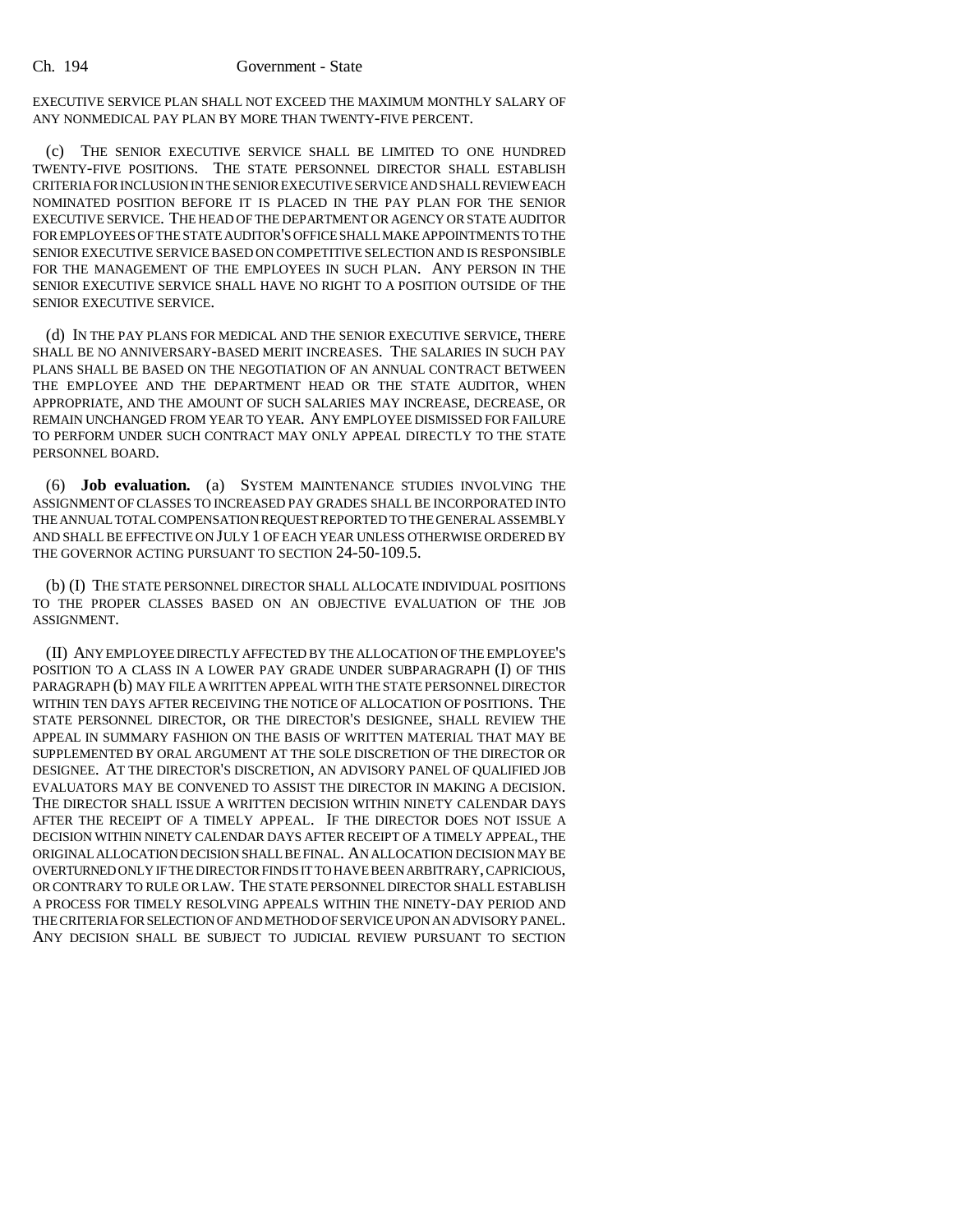## 24-4-106.

(7) **Leaves.** (a) NO EMPLOYEE SHALL EARN MORE THAN TEN DAYS OF SICK LEAVE PER FISCAL YEAR. NO EMPLOYEE MAY RETAIN ACCUMULATED SICK LEAVE IN EXCESS OF FORTY-FIVE DAYS AT THE END OF ANY FISCAL YEAR; EXCEPT THAT ANY EMPLOYEE WHO HAD ACCUMULATED SICK LEAVE PRIOR TO JULY 1, 1988, SHALL RETAIN SUCH LEAVE AND MAY ACCUMULATE A MAXIMUM OF FORTY-FIVE ADDITIONAL DAYS. ANY EXCESS ACCUMULATION MAY BE CONVERTED TO ANNUAL LEAVE AT THE RATE OF FIVE DAYS OF SICK LEAVE TO ONE DAY OF ANNUAL LEAVE UP TO A TOTAL OF TWO DAYS PER FISCAL YEAR. A MEDICAL CERTIFICATE FORM FROM A HEALTH CARE PROVIDER SHALL BE REQUIRED FOR ABSENCES OF MORE THAN THREE FULL CONSECUTIVE WORKING DAYS, OR THE USE OF SICK LEAVE SHALL BE DENIED.

(b) THE PROCEDURES OF THE STATE PERSONNEL DIRECTOR SHALL PROVIDE THAT NO MORE THAN TWO DAYS OF PAID LEAVE PER FISCAL YEAR SHALL BE GRANTED FOR ORGAN, TISSUE, OR BONE MARROW DONATION FOR TRANSPLANTS. SUCH LEAVE MAY NOT BE ACCUMULATED.

(c) THE STATE PERSONNEL DIRECTOR MAY ESTABLISH PROCEDURES TO ALLOW THE TRANSFER OF ANNUAL LEAVE BETWEEN EMPLOYEES WHEN ONE EMPLOYEE, OR AN IMMEDIATE FAMILY MEMBER OF SUCH EMPLOYEE, EXPERIENCES A CATASTROPHIC, LIFE THREATENING HEALTH CONDITION. THE RECIPIENT OF ANY ANNUAL LEAVE SHALL HAVE A MINIMUM OF ONE YEAR OF STATE SERVICE AND EXHAUSTED ALL ACCRUED ANNUAL AND SICK LEAVE.

(d) AN EMPLOYEE CERTIFIED AS A DISASTER SERVICE VOLUNTEER OF THE AMERICAN RED CROSS MAY BE GRANTED PAID LEAVE FOR SPECIALIZED DISASTER RELIEF SERVICES. SUCH LEAVE SHALL NOT EXCEED FIVE DAYS FOR A LOCAL DISASTER OR FIFTEEN DAYS FOR A NATIONAL DISASTER IN A TWELVE-MONTH PERIOD. SUCH LEAVE MAY NOT BE ACCUMULATED. DURING THIS PERIOD OF LEAVE, AN EMPLOYEE SHALL NOT BE DEEMED TO BE AN EMPLOYEE FOR PURPOSES OF THE "WORKERS' COMPENSATION ACT OF COLORADO", AS PROVIDED IN ARTICLES 40 TO 47 OF TITLE 8, C.R.S.

(8) **Payroll.** (a) SALARIES FOR POSITIONS IN THE STATE PERSONNEL SYSTEM, EXCEPT FOR HOURLY, OVERTIME, AND SUPPLEMENTAL PURPOSES, SHALL BE PAID ON A MONTHLY BASIS AS OF THE LAST WORKING DAY OF THE MONTH; EXCEPT THAT, FOR STATE PERSONNEL EMPLOYEES IN THE DEPARTMENT OF TRANSPORTATION HIRED BEFORE THE EFFECTIVE DATE OF THIS SECTION, AS AMENDED, SALARIES FOR THE MONTH OF DECEMBER SHALL BE PAID ON THE FIRST WORKING DAY IN JANUARY, UNLESS ANY SUCH EMPLOYEE INFORMS THE CONTROLLER OF THE DEPARTMENT OF TRANSPORTATION OF THE EMPLOYEE'S DESIRE TO BE PAID IN THE SAME MANNER AS OTHER EMPLOYEES IN THE STATE PERSONNEL SYSTEM AS PROVIDED IN THIS SUBSECTION (8), IN WHICH CASE, THE EMPLOYEE SHALL BE PAID IN SUCH MANNER.

(b) MONTHLY SALARIES SHALL BE CONVERTED TO ANNUAL SALARY AS THE BASIS FOR CALCULATING AMOUNTS DUE FOR PERIODS OTHER THAN MONTHLY.

(c) THE STATE PERSONNEL DIRECTOR OR THE DIRECTOR'S DESIGNEE SHALL REGULATE, APPROVE, AND REVIEW ALL PAYROLL DEDUCTIONS OTHER THAN THOSE EXPRESSLY AUTHORIZED BY STATUTE OR STATE-SPONSORED FOR ALL STATE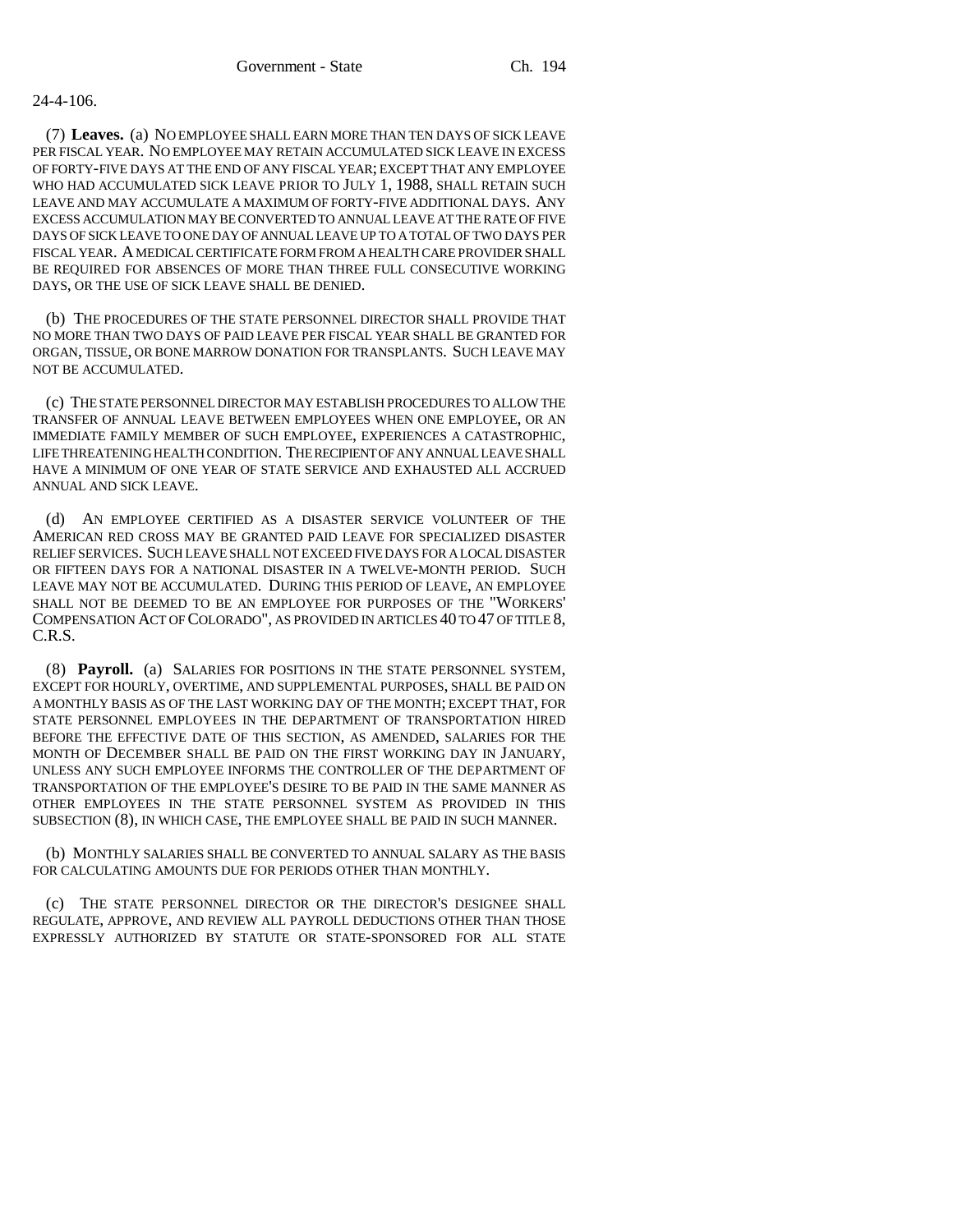EMPLOYEES. THE STATE PERSONNEL DIRECTOR MAY ASSESS A CHARGE TO THE ORGANIZATION THAT RECEIVES THE BENEFIT FROM SUCH A PAYROLL DEDUCTION TO OFFSET THE COST TO THE STATE FOR THIS SERVICE.

(d) NO PAYROLL DEDUCTION SHALL BE MADE ON BEHALF OF A STATE EMPLOYEE WITHOUT PRIOR WRITTEN AUTHORIZATION FROM THE STATE PERSONNEL DIRECTOR OR THE DIRECTOR'S DESIGNEE. THE STATE PERSONNEL DIRECTOR OR THE DIRECTOR'S DESIGNEE MAY AUTHORIZE A PAYROLL DEDUCTION ONLY AFTER RECEIVING A WRITTEN REQUEST FOR SUCH PAYROLL DEDUCTION FROM THE EMPLOYEE, A DEPARTMENT OR AGENCY REPRESENTATIVE, OR AN ORGANIZATION.

(9) **Liability.** (a) EXCEPT FOR GROSS NEGLIGENCE OR FRAUD, NO STATE EMPLOYEE RESPONSIBLE FOR CALCULATING PAY SHALL BE IN ANY MANNER LIABLE FOR OVERPAYMENT OR UNDERPAYMENT OF SALARIES.

(b) NO EMPLOYEE WHOSE SALARY MAY BE INCREASED BY AN ALLOCATION OF THE EMPLOYEE'S POSITION TO A CLASS IN A HIGHER PAY GRADE SHALL HAVE ANY CLAIM AGAINST THE STATE UNLESS THE FINAL ALLOCATION DECISION IS MADE EFFECTIVE MORE THAN ONE YEAR FROM THE TIME THE WRITTEN ALLOCATION REQUEST WAS RECEIVED BY THE APPROPRIATE PERSONNEL OFFICE. IN SUCH CASE, THE EMPLOYEE IS ENTITLED TO THE DIFFERENCE BETWEEN THE SALARY OF THE OLD GRADE AND THE NEW SALARY FOR SUCH PERIOD OVER TWELVE MONTHS.

**SECTION 2.** Part 1 of article 50 of title 24, Colorado Revised Statutes, is amended BY THE ADDITION OF A NEW SECTION to read:

**24-50-104.5. Compliance with federal laws.** (1) THE STATE PERSONNEL DIRECTOR SHALL ESTABLISH THE GENERAL CRITERIA AND PROCESSES NECESSARY FOR THE STATE PERSONNEL SYSTEM TO FULLY COMPLY WITH ALL APPLICABLE FEDERAL EMPLOYMENT LAWS. HOLIDAYS AND PERIODS OF AUTHORIZED PAID LEAVE FALLING WITHIN A REGULARLY SCHEDULED WORKWEEK SHALL BE COUNTED AS WORK TIME IN DETERMINING OVERTIME FOR EMPLOYEES PERFORMING ESSENTIAL LAW ENFORCEMENT, HIGHWAY MAINTENANCE, AND OTHER SUPPORT SERVICES DIRECTLY NECESSARY FOR THE HEALTH, SAFETY, AND WELFARE OF PATIENTS, RESIDENTS, AND INMATES OF STATE INSTITUTIONS OR STATE FACILITIES.

(2) THE STATE PERSONNEL DIRECTOR MAY ESTABLISH AN INTERNAL REVIEW PROCESS OF ALLEGED VIOLATIONS OF SUCH FEDERAL LAWS. SUCH A REVIEW SHALL BE CONDUCTED IN SUMMARY FASHION ON THE BASIS OF WRITTEN MATERIAL. THE STATE PERSONNEL DIRECTOR SHALL ISSUE A WRITTEN DECISION WITHIN NINETY DAYS AFTER RECEIPT OF THE WRITTEN COMPLAINT. ANY AGGRIEVED PARTY MAY ALSO SEEK JUDICIAL REVIEW AS SPECIFIED BY THE APPLICABLE LAW.

**SECTION 3.** 12-34-101.5, Colorado Revised Statutes, is amended to read:

**12-34-101.5. Legislative declaration.** The general assembly hereby finds and declares that the use of anatomical gifts, including the donation of organs or tissue, for the purpose of transplantation is of great interest to the well-being of the citizens of this state and may save or prolong the life or improve the health of extremely ill and dying persons. The general assembly therefore finds that it is in the best interests of the state to encourage such donations for transplants and to encourage the use of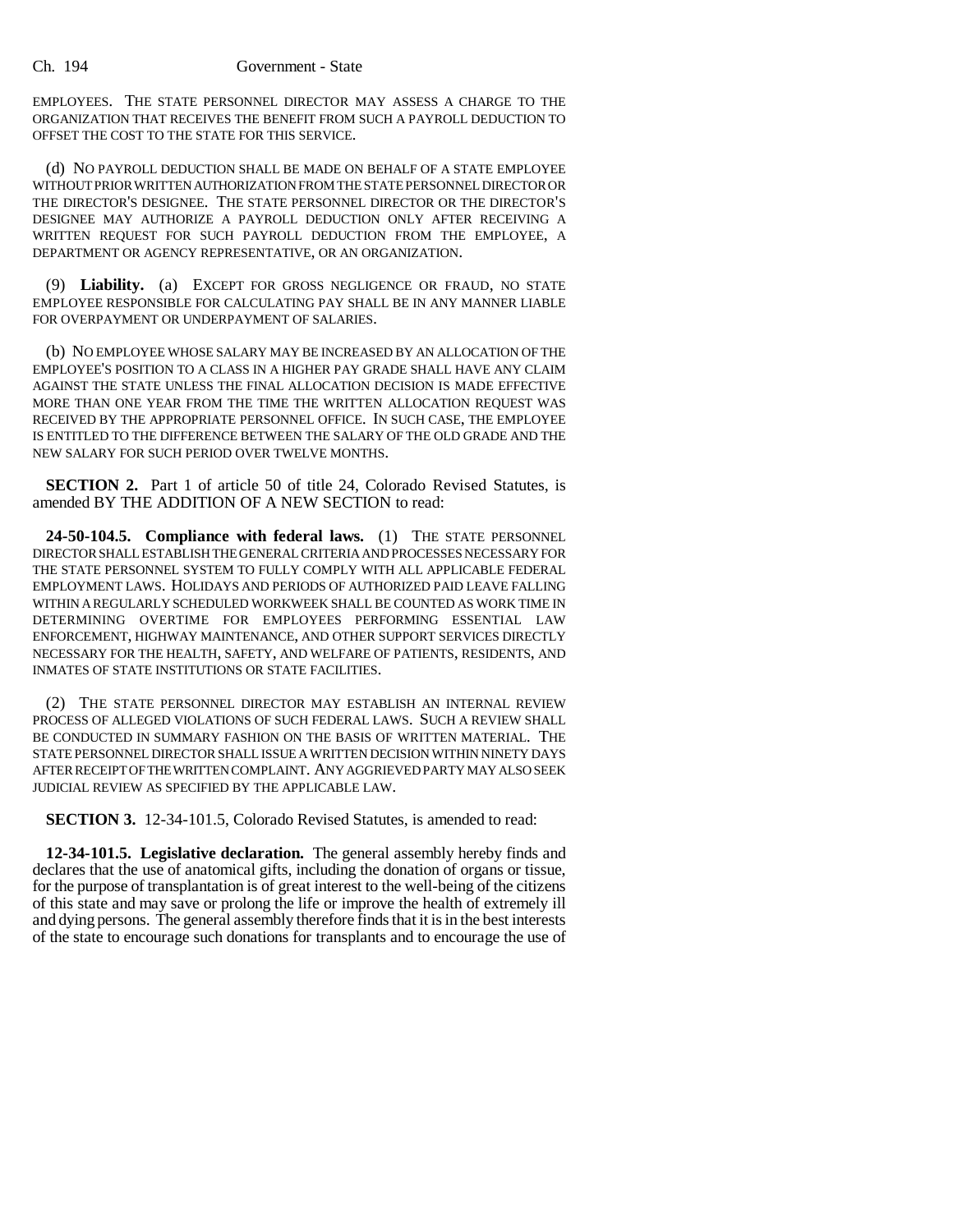Government - State Ch. 194

the authorization for anatomical gifts required to be printed on the back of drivers' licenses and identification cards indicating that the signer has consented to the donation of organs or tissue and indicating, if known, the results of HLA typing for the purpose of matching such anatomical gifts for transplants. The general assembly further finds that it is beneficial to the state for employers to encourage such donations by allowing employees time off for the purpose of making such donations and, to that end, that it is necessary to direct that the state personnel board DIRECTOR, consistent with section  $24-50-104$  (9) (e) SECTION 24-50-104 (7) (b), C.R.S., adopt a rule PROCEDURE that provides for two days per year of paid leave for employees in the state personnel system for the purpose of donating organs, tissue, or bone marrow for a transplant.

**SECTION 4.** 24-50-109.5 (2), Colorado Revised Statutes, is amended to read:

**24-50-109.5. Fiscal emergencies - emergency orders.** (2) With the advice and assistance of the state personnel director, the governor shall take such actions as necessary to be utilized by each principal department and each institution of higher education to reduce state personnel expenditures in the event of a fiscal emergency. Such actions shall include, but need not be limited to, separations, voluntary furloughs, mandatory furloughs, suspension of salary and fringe benefit survey increases, suspension of PERFORMANCE AWARDS OR merit increases, job-sharing, hiring freezes, forced reallocation of vacant positions, or a combination thereof. Any suspension of salary and fringe benefit survey increases or suspension of PERFORMANCE AWARDS OR merit increases shall apply statewide to all employees in the state personnel system. If mandatory furloughs are utilized in any principal department or institution of higher education, such furloughs shall be implemented by each appointing authority so that all employees under such authority, regardless of status, position, or level of employment, are furloughed for the same length of time. Employees of the following agencies and employees with duties as described shall not be subject to mandatory furlough: The Colorado state patrol, correctional officers, of the department of corrections POLICE OFFICERS, employees of the department of human services providing hands-on care, and employees providing hands-on nursing care.

**SECTION 5.** 24-50-603 (4) and (5), Colorado Revised Statutes, are amended to read:

**24-50-603. Definitions.** As used in this part 6, unless the context otherwise requires:

(4) "Council" means the total compensation advisory council established pursuant to section 24-50-104 (2) (c) (II) SECTION 24-50-104 (3).

(5) "Dependent" means an employee's legal spouse; each unmarried child, including adopted children, stepchildren, and foster children, through the end of the calendar year in which the child turns nineteen years of age, for whom the employee is the major source of financial support or FOR WHOM THE EMPLOYEE is directed by court order to provide coverage; each unmarried child nineteen years of age, through the end of the calendar year in which the child turns twenty-three years of age, who is THAT CHILD IS NO LONGER a full-time student in an educational or vocational institution, BUT NO LONGER THAN THROUGH THE END OF THE MONTH IN WHICH THE